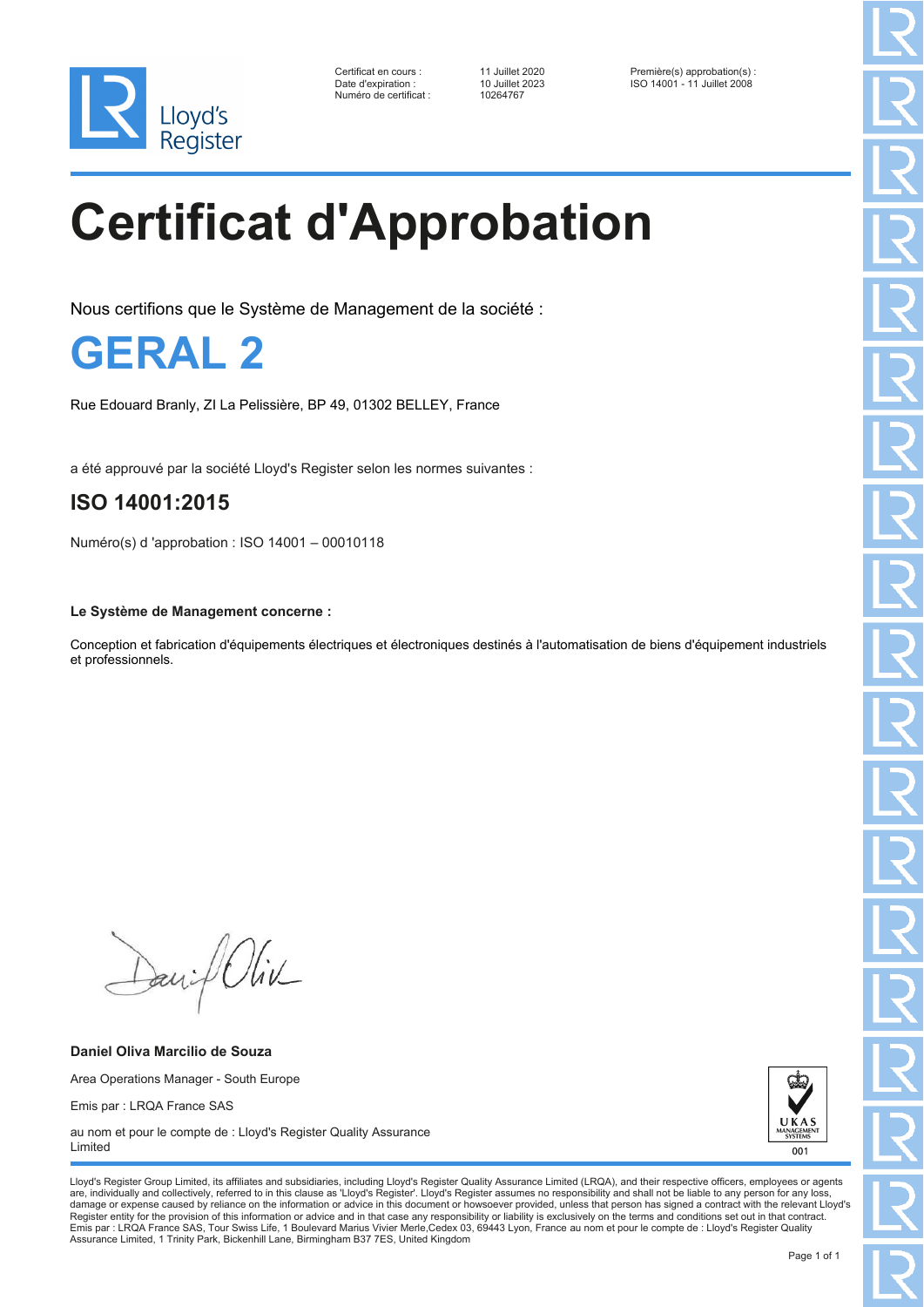

| Current issue date:          | 11 July 2020 | Original approval(s):    |
|------------------------------|--------------|--------------------------|
| Expiry date:                 | 10 July 2023 | ISO 14001 - 11 July 2008 |
| Certificate identity number: | 10264768     |                          |

Certificate identity number: 10264768

# **Certificate of Approval**

This is to certify that the Management System of:

**GERAL 2**

Rue Edouard Branly, ZI La Pelissière, BP 49, 01302 BELLEY, France

has been approved by Lloyd's Register to the following standards:

#### **ISO 14001:2015**

Approval number(s): ISO 14001 – 00010118

**The scope of this approval is applicable to:**

Design and manufacture of electronic and electrical equipment for the automation of industrial and professional machinery.

David Oliv

**Daniel Oliva Marcilio de Souza** Area Operations Manager - South Europe Issued by: LRQA France SAS for and on behalf of: Lloyd's Register Quality Assurance Limited



Lloyd's Register Group Limited, its affiliates and subsidiaries, including Lloyd's Register Quality Assurance Limited (LRQA), and their respective officers, employees or agents are, individually and collectively, referred to in this clause as 'Lloyd's Register'. Lloyd's Register assumes no responsibility and shall not be liable to any person for any los damage or expense caused by reliance on the information or advice in this document or howsoever provided, unless that person has signed a contract with the relevant Lloyd's<br>Register entity for the provision of this informa Issued by: LRQA France SAS, Tour Swiss Life, 1 Boulevard Marius Vivier Merle,Cedex 03, 69443 Lyon, France for and on behalf of: Lloyd's Register Quality Assurance Limited, 1 Trinity Park, Bickenhill Lane, Birmingham B37 7ES, United Kingdom